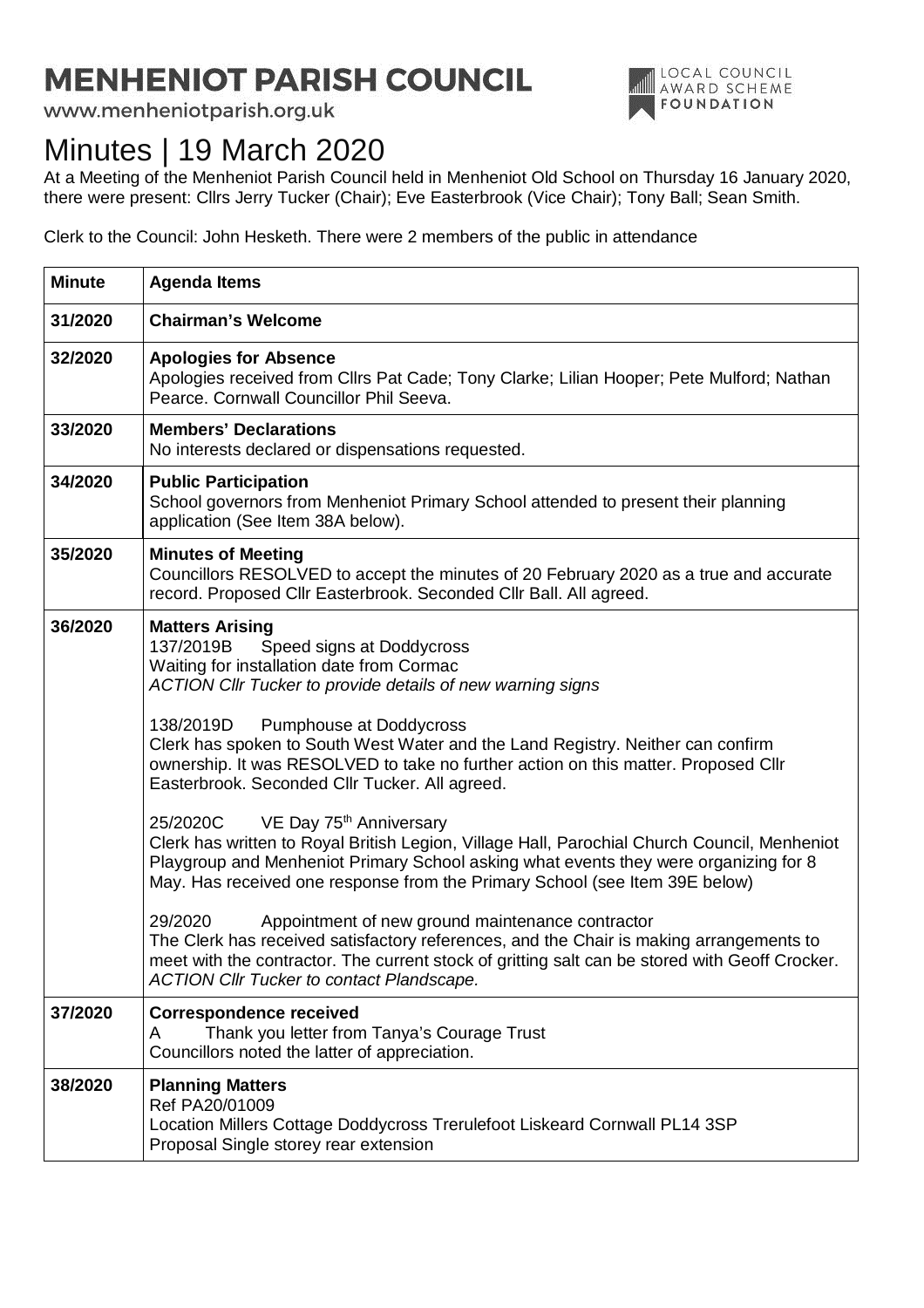|         | It was RESOLVED to support this planning application. Proposed Cllr Smith. Seconded Cllr<br>Tucker. All Agreed. Councillors noted that will be no impact on the residential amenity and<br>the proposed design and materials are appropriate to the current setting.                                                                                                                                                                                                                                                                                                                                                                                                                                                                                                                                                                                                                                                                                                                                                                                                                                                                                                                                                                                  |                                                     |                                                                                                                                                              |            |                          |  |  |
|---------|-------------------------------------------------------------------------------------------------------------------------------------------------------------------------------------------------------------------------------------------------------------------------------------------------------------------------------------------------------------------------------------------------------------------------------------------------------------------------------------------------------------------------------------------------------------------------------------------------------------------------------------------------------------------------------------------------------------------------------------------------------------------------------------------------------------------------------------------------------------------------------------------------------------------------------------------------------------------------------------------------------------------------------------------------------------------------------------------------------------------------------------------------------------------------------------------------------------------------------------------------------|-----------------------------------------------------|--------------------------------------------------------------------------------------------------------------------------------------------------------------|------------|--------------------------|--|--|
|         | Ref PA20/00525<br><b>Location Horningtops</b><br>Proposal Change of use of two holiday letting units to residential dwellings<br>It was RESOLVED to support this planning application. Proposed Cllr Tucker. Seconded Cllr<br>Smith. All Agreed. In making their decision, councillors noted that traffic movements and<br>noise disturbance would be reduced compared to previous usage and that there is no impact<br>on the neighbouring residential amenity.<br>Ref PA20/01553<br><b>Location Menheniot</b><br>Proposal Provision of temporary classroom in playground area, infilling of small open space<br>to provide teaching area to east elevation and siting of outdoor canopy teaching area.<br>It was RESOLVED to support this planning application. Proposed Cllr Easterbrook.<br>Seconded Cllr Smith. All Agreed. In making their decision, councillors noted that the school's<br>current roll exceeds its capacity and this temporary accommodation will enable it to maintain<br>its high standards of teaching. Because of its location, there is no impact on the residential<br>amenity of the neighbouring dwellings and not being visible from the public road, the simple<br>design of the exterior is acceptable in context. |                                                     |                                                                                                                                                              |            |                          |  |  |
|         |                                                                                                                                                                                                                                                                                                                                                                                                                                                                                                                                                                                                                                                                                                                                                                                                                                                                                                                                                                                                                                                                                                                                                                                                                                                       |                                                     |                                                                                                                                                              |            |                          |  |  |
|         | Any applications received by Cornwall Council by the time of the meeting. Information<br>B<br>only.<br>Application PA20/01825<br>Proposal Retrospective consent to repair and maintain the roof and walls of barns and<br>erection of close board wooden fence on top of existing retaining wall along the northern<br>boundary of property.<br>Location Trengrove House Merrymeet Liskeard Cornwall                                                                                                                                                                                                                                                                                                                                                                                                                                                                                                                                                                                                                                                                                                                                                                                                                                                  |                                                     |                                                                                                                                                              |            |                          |  |  |
|         | C<br>PA19/10901 APPROVED<br>roof and walls of barns.                                                                                                                                                                                                                                                                                                                                                                                                                                                                                                                                                                                                                                                                                                                                                                                                                                                                                                                                                                                                                                                                                                                                                                                                  | Planning applications approved by Cornwall Council. | Location: Trengrove House Merrymeet Liskeard Cornwall PL14 3LL<br>Proposal: Listed Building Consent for the retrospective consent to repair and maintain the |            |                          |  |  |
|         | D<br>Information only. None refused.                                                                                                                                                                                                                                                                                                                                                                                                                                                                                                                                                                                                                                                                                                                                                                                                                                                                                                                                                                                                                                                                                                                                                                                                                  |                                                     | Planning applications refused by Cornwall Council or withdrawn by the applicant.                                                                             |            |                          |  |  |
| 39/2020 | <b>Financial Matters</b><br>It was RESOLVED to approved the schedule and agree payment. Proposed Cllr<br>A<br>Smith. Seconded Cllr Ball. All agreed. Cllr Easterbrook will authorise online payments.                                                                                                                                                                                                                                                                                                                                                                                                                                                                                                                                                                                                                                                                                                                                                                                                                                                                                                                                                                                                                                                 |                                                     |                                                                                                                                                              |            |                          |  |  |
|         | <b>Date</b>                                                                                                                                                                                                                                                                                                                                                                                                                                                                                                                                                                                                                                                                                                                                                                                                                                                                                                                                                                                                                                                                                                                                                                                                                                           | Payee                                               | <b>Description</b>                                                                                                                                           | Pay        | £                        |  |  |
|         | 03/02/2020                                                                                                                                                                                                                                                                                                                                                                                                                                                                                                                                                                                                                                                                                                                                                                                                                                                                                                                                                                                                                                                                                                                                                                                                                                            | <b>South West Water</b>                             | <b>Toilets</b>                                                                                                                                               | <b>DD</b>  | 192.03                   |  |  |
|         | 03/02/2020                                                                                                                                                                                                                                                                                                                                                                                                                                                                                                                                                                                                                                                                                                                                                                                                                                                                                                                                                                                                                                                                                                                                                                                                                                            | <b>South West Water</b>                             | <b>Allotments</b>                                                                                                                                            | <b>DD</b>  | 15.77                    |  |  |
|         | 18/02/2020                                                                                                                                                                                                                                                                                                                                                                                                                                                                                                                                                                                                                                                                                                                                                                                                                                                                                                                                                                                                                                                                                                                                                                                                                                            | <b>Liskeard Stationery</b>                          | <b>NDP PPSA</b>                                                                                                                                              | <b>DC</b>  | 51.96                    |  |  |
|         | 18/02/2020                                                                                                                                                                                                                                                                                                                                                                                                                                                                                                                                                                                                                                                                                                                                                                                                                                                                                                                                                                                                                                                                                                                                                                                                                                            | <b>Liskeard Stationery</b>                          | <b>PPSA</b>                                                                                                                                                  | <b>DC</b>  | 8.59                     |  |  |
|         | 25/02/2020                                                                                                                                                                                                                                                                                                                                                                                                                                                                                                                                                                                                                                                                                                                                                                                                                                                                                                                                                                                                                                                                                                                                                                                                                                            | <b>Tony Ball</b>                                    | <b>Expenses</b>                                                                                                                                              | <b>OLB</b> | 9.99                     |  |  |
|         | 24/03/2020                                                                                                                                                                                                                                                                                                                                                                                                                                                                                                                                                                                                                                                                                                                                                                                                                                                                                                                                                                                                                                                                                                                                                                                                                                            | Webcube Media                                       | Webhosting                                                                                                                                                   | <b>OLB</b> | 125.00                   |  |  |
|         | 24/03/2020                                                                                                                                                                                                                                                                                                                                                                                                                                                                                                                                                                                                                                                                                                                                                                                                                                                                                                                                                                                                                                                                                                                                                                                                                                            | <b>SLCC</b>                                         | Annual membership                                                                                                                                            | <b>OLB</b> | 140.00                   |  |  |
|         | 24/03/2020                                                                                                                                                                                                                                                                                                                                                                                                                                                                                                                                                                                                                                                                                                                                                                                                                                                                                                                                                                                                                                                                                                                                                                                                                                            | <b>HMRC</b>                                         | <b>PAYE</b>                                                                                                                                                  | <b>OLB</b> | 203.20                   |  |  |
|         | 24/03/2020                                                                                                                                                                                                                                                                                                                                                                                                                                                                                                                                                                                                                                                                                                                                                                                                                                                                                                                                                                                                                                                                                                                                                                                                                                            | Salaries                                            | Feb payment                                                                                                                                                  | <b>OLB</b> | 1060.22<br>1,806.76<br>£ |  |  |
|         |                                                                                                                                                                                                                                                                                                                                                                                                                                                                                                                                                                                                                                                                                                                                                                                                                                                                                                                                                                                                                                                                                                                                                                                                                                                       |                                                     |                                                                                                                                                              |            |                          |  |  |
|         | Direct Bank Payment & Receipts. For information.<br>B                                                                                                                                                                                                                                                                                                                                                                                                                                                                                                                                                                                                                                                                                                                                                                                                                                                                                                                                                                                                                                                                                                                                                                                                 |                                                     |                                                                                                                                                              |            |                          |  |  |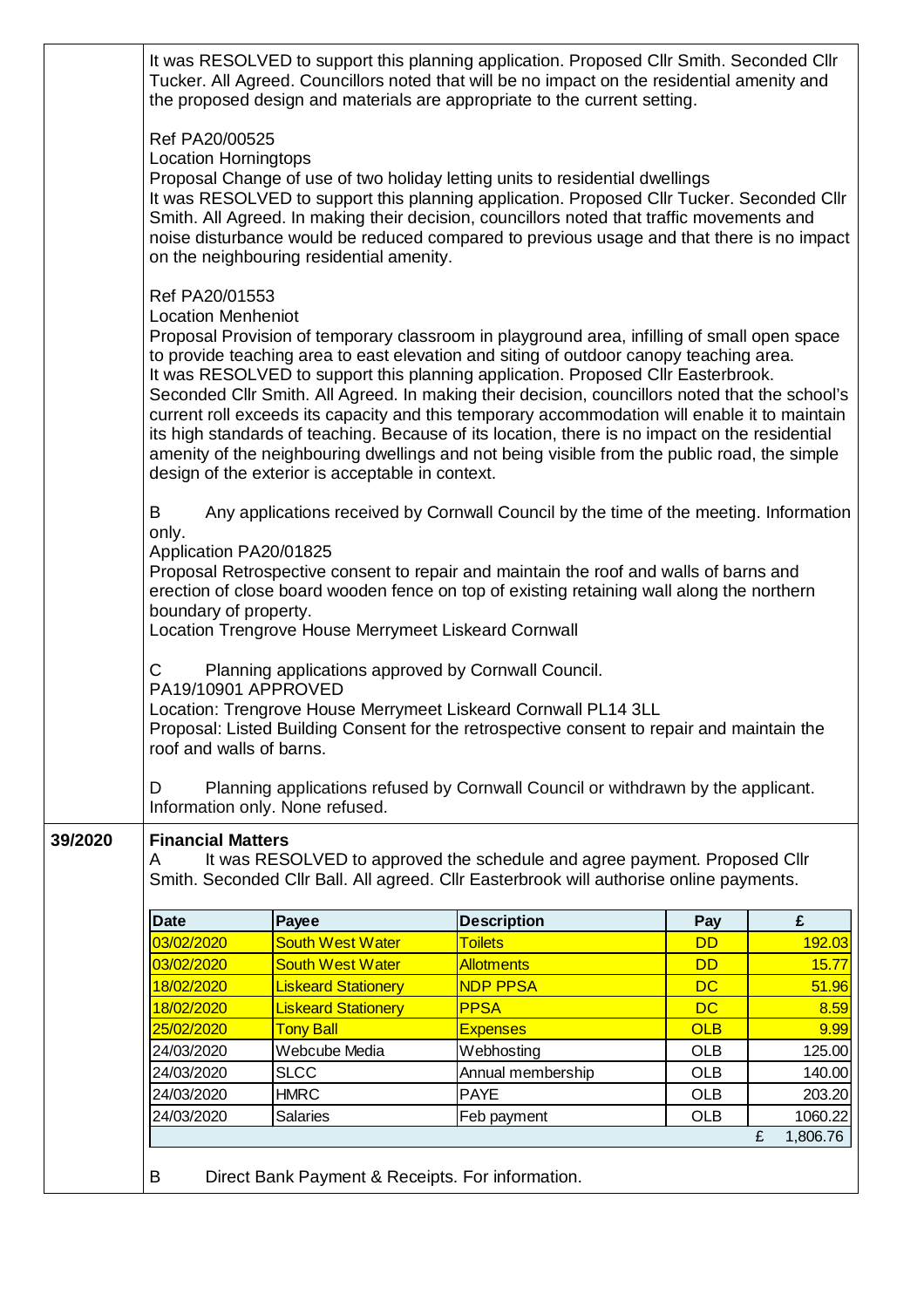|         | <b>Date</b>                                                                                                                                                                                                                                                                                                                                                                                                                                                                                                                                                                                             | Payer                                                                                                                                                                                              | <b>Description</b>                                                                                                                                                                                                                                                                                                                                                                                                                                                                                                                                                                                                                                                                                                                                                                                                               |  | £           |  |  |
|---------|---------------------------------------------------------------------------------------------------------------------------------------------------------------------------------------------------------------------------------------------------------------------------------------------------------------------------------------------------------------------------------------------------------------------------------------------------------------------------------------------------------------------------------------------------------------------------------------------------------|----------------------------------------------------------------------------------------------------------------------------------------------------------------------------------------------------|----------------------------------------------------------------------------------------------------------------------------------------------------------------------------------------------------------------------------------------------------------------------------------------------------------------------------------------------------------------------------------------------------------------------------------------------------------------------------------------------------------------------------------------------------------------------------------------------------------------------------------------------------------------------------------------------------------------------------------------------------------------------------------------------------------------------------------|--|-------------|--|--|
|         | 09/01/2020                                                                                                                                                                                                                                                                                                                                                                                                                                                                                                                                                                                              | Lloyds Bank                                                                                                                                                                                        | Interest                                                                                                                                                                                                                                                                                                                                                                                                                                                                                                                                                                                                                                                                                                                                                                                                                         |  | 0.93        |  |  |
|         | Period                                                                                                                                                                                                                                                                                                                                                                                                                                                                                                                                                                                                  | Allotment rentals                                                                                                                                                                                  |                                                                                                                                                                                                                                                                                                                                                                                                                                                                                                                                                                                                                                                                                                                                                                                                                                  |  | 168.00      |  |  |
|         | All bank receipts this period                                                                                                                                                                                                                                                                                                                                                                                                                                                                                                                                                                           |                                                                                                                                                                                                    |                                                                                                                                                                                                                                                                                                                                                                                                                                                                                                                                                                                                                                                                                                                                                                                                                                  |  | 168.93<br>£ |  |  |
|         | C<br><b>Bank Reconciliation.</b><br>At the close of business on 29 February 2020, the parish council showed a balance of<br>£88,291.07 in its accounts.                                                                                                                                                                                                                                                                                                                                                                                                                                                 |                                                                                                                                                                                                    |                                                                                                                                                                                                                                                                                                                                                                                                                                                                                                                                                                                                                                                                                                                                                                                                                                  |  |             |  |  |
|         | A councillor will be invited to review bank payments from the previous month<br>D<br>Held over until next public meeting                                                                                                                                                                                                                                                                                                                                                                                                                                                                                |                                                                                                                                                                                                    |                                                                                                                                                                                                                                                                                                                                                                                                                                                                                                                                                                                                                                                                                                                                                                                                                                  |  |             |  |  |
|         | E<br>Donations<br>It was RESOLVED to make an ex gratia donation of £145 to the Menheniot parish magazine.<br>Proposed Cllr Smith. Seconded Cllr Easterbrook. All agreed.<br>ACTION Clerk to set up online payment.                                                                                                                                                                                                                                                                                                                                                                                      |                                                                                                                                                                                                    |                                                                                                                                                                                                                                                                                                                                                                                                                                                                                                                                                                                                                                                                                                                                                                                                                                  |  |             |  |  |
|         | that the event would proceed.<br>April agenda.                                                                                                                                                                                                                                                                                                                                                                                                                                                                                                                                                          |                                                                                                                                                                                                    | Councillors considered a request from Menheniot Primary School for a donation of £100 to<br>support VE day celebrations, but because of the COVID-19 situation, asked for confirmation<br>ACTION Clerk to contact the Primary School for confirmation, and if appropriate, add to the                                                                                                                                                                                                                                                                                                                                                                                                                                                                                                                                            |  |             |  |  |
| 40/2020 | <b>Chair's Agenda Items</b><br>Neighbourhood Development Plan.<br>A<br>Chair reported that over the four days of public consultation, almost 60 residents had<br>attended to ask questions and comment on the draft plan. We have received a note from the<br>Project Manager that following advice from the Royal Town Planning Institute, he<br>recommended that no further public meetings be held until sanctioned by central<br>government. Chair accepted his advice and noted that work to produce a final document for<br>submission to Cornwall Council can continue the PM working from home. |                                                                                                                                                                                                    |                                                                                                                                                                                                                                                                                                                                                                                                                                                                                                                                                                                                                                                                                                                                                                                                                                  |  |             |  |  |
|         | B                                                                                                                                                                                                                                                                                                                                                                                                                                                                                                                                                                                                       | <b>Community Governance Review</b><br>Progress report on feedback to the Electoral Review Panel.<br>Seconded Cllr Easterbrook. All agreed.<br>ACTION Clerk to upload the final document as agreed. | It was RESOLVED to accept the draft submission prepared by the Clerk, and to forward it to<br>the ERP as the council's response to the public consultation. Proposed Cllr Tucker.                                                                                                                                                                                                                                                                                                                                                                                                                                                                                                                                                                                                                                                |  |             |  |  |
|         | D                                                                                                                                                                                                                                                                                                                                                                                                                                                                                                                                                                                                       | <b>Climate Change Working Group</b><br><b>ACTION Clerk to add to July agenda</b>                                                                                                                   | Due to the current COVID-19 situation and the loss of a member of the Working Group,<br>councillors agreed to postpone any further work on climate change for three months.                                                                                                                                                                                                                                                                                                                                                                                                                                                                                                                                                                                                                                                      |  |             |  |  |
|         | E                                                                                                                                                                                                                                                                                                                                                                                                                                                                                                                                                                                                       | Antisocial behavior in the village centre                                                                                                                                                          | Chair reported that incidents of ASB continued in the village centre. The council has been in<br>touch with our local PCSO, and councillors and residents are monitoring the situation.<br>Residents are asked to continue reporting incidents to the police.                                                                                                                                                                                                                                                                                                                                                                                                                                                                                                                                                                    |  |             |  |  |
|         | F<br>Coronavirus                                                                                                                                                                                                                                                                                                                                                                                                                                                                                                                                                                                        |                                                                                                                                                                                                    | Clerk presented his report on Business Continuity with proposals to mitigate any<br>interruptions to council business. Following advice from CALC, it was RESOLVED that the<br>Council delegates authority to the Clerk in consultation with the Chairman and Vice Chair to<br>take any actions necessary with associated expenditure to protect the interests of the<br>community and ensure council business continuity during the period of the Coronavirus<br>pandemic, informed by consultation with the members of the council. Clerks authority to<br>authorise expenditure without agreement from councillors agreed with an upper limit<br>increased from £500 to £1000 (amending Section 1.35 of Financial Regulations). Review of<br>powers in six months. Proposed Cllr Easterbrook. Seconded Cllr Ball. All agreed. |  |             |  |  |